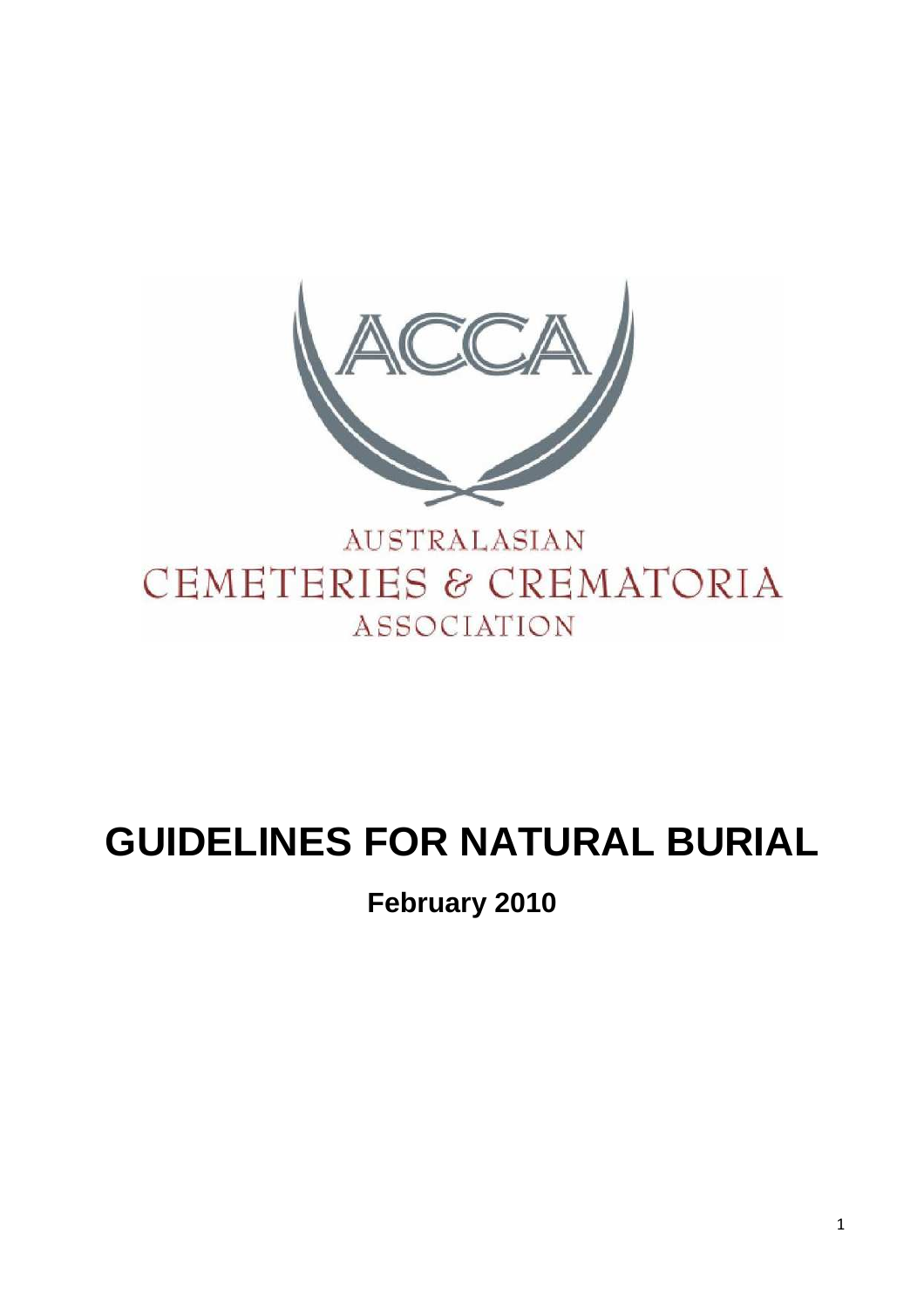# **GLOSSARY**

**Conventional (Standard) Burial** is defined as any regular burial of a body or interment or scattering of ash that does not necessarily conform or take account of the usual or ordinary course of nature.

**Natural burial** is defined as the interment of a body that conforms to the usual or ordinary course of nature and adds to the biodiversity of the area. This definition includes the terms Green Burials, Woodland Burials and Bushland Burials.

**Ecological burial** is defined as the disposal of the deceased, either as the burial of a body or as cremation and dispersal of ashes, that mitigates any negative impact of the process of burial and cremation (or any other disposal process) on the environment.

**Natural Burial Ground** is an area in a cemetery or other location, fulfilling an environmental and public amenity purpose, set aside solely for natural burial.

# **Environmental Impact**

In a study undertaken for Centennial Park Cemetery Authority (1) by GHD Consultants Pty Ltd 2007 (2) the assessment of the environmental impact of disposal of the dead can be defined as being measured in two ways. These are:

1. Environmental Impact Risk Assessment

Based on four key environmental factors:

- 1. Resource consumption (casket and land)
- 2. Air emissions
- 3. Soil and ground water contamination
- 4. Waste disposal

2. Greenhouse Gas Assessment – a calculation of the levels of greenhouse gas emissions generated for each **process.** A carbon footprint calculation can then be established based on fuel usage figures for each process. The assumption in these calculations is only equipment **directly** involved in each process is included. No calculation for memorial production is made.

Evaluation of emissions relating to burials can be calculated on the inclusion of:

- a. Grave excavation
- b. Soil removal
- c. Back filling of grave
- d. Construction of cemetery beam

Evaluation of emissions relating to cremation is based on the inclusion of:

- a. Gas Consumption
- b. Cremulation process
- c. Interment of ashes:
	- i. Grave excavation
	- ii. Soil removal
	- iii. Back filling
	- iv. Construction of concrete beam / berm

To calculate an accurate reflection of the environmental impact risk and green house gas emissions of an organisation, it is necessary for each cemetery to have its processes assessed separately due to the individual nature of the burial and cremation processes and equipment used by each organisation.

 $\mathsf{cont}.\ldots.\mathsf{cont}.\ldots$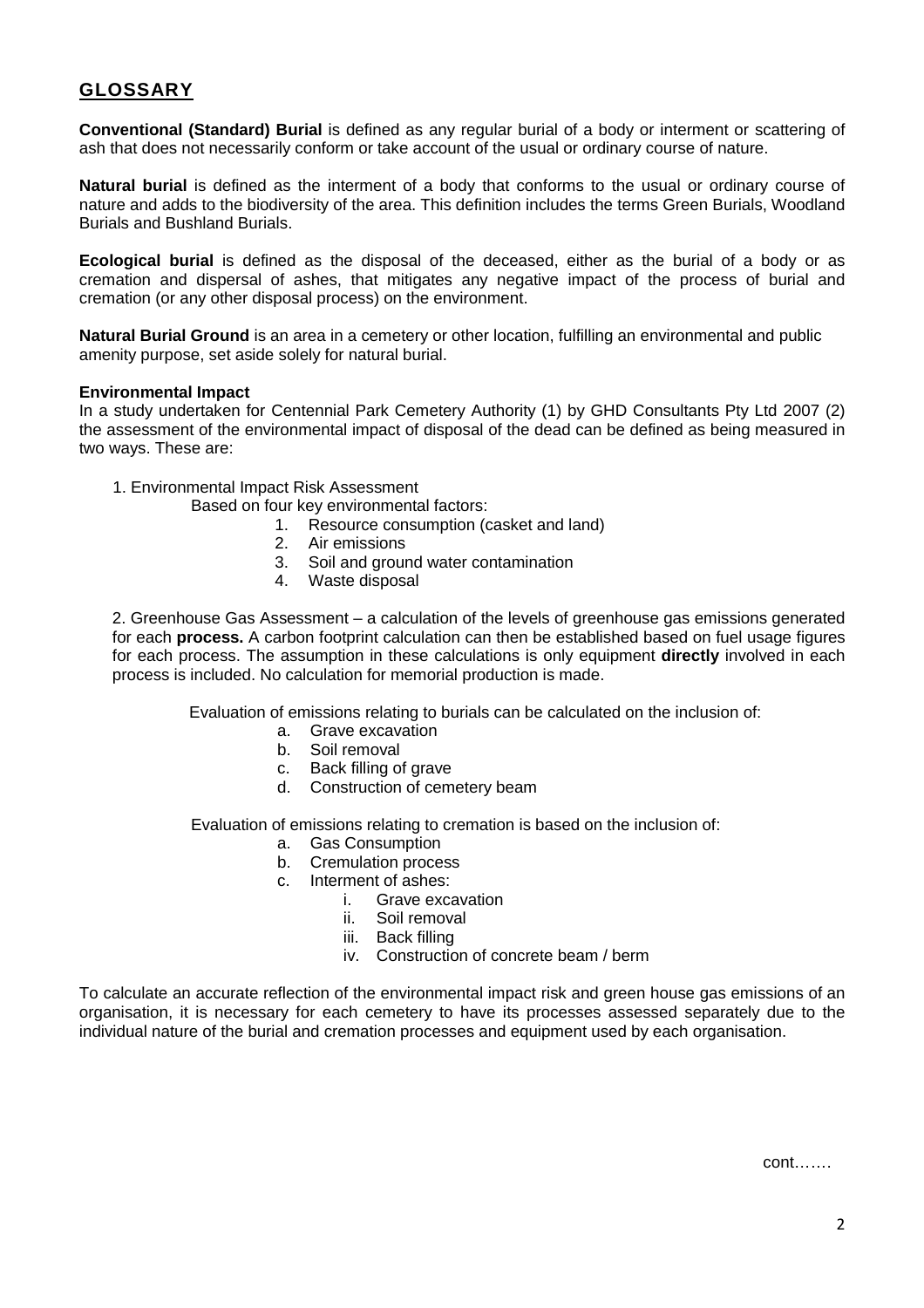**Sustainability** is the resolution of the conflict between the competing goals that drive the pursuit of economic prosperity, environmental quality and preservation, social and political equity and the additional strategy of cultural diversity and responsiveness.

**Geographical Information System (GIS)** is an electronic information system capable of integrating, storing, editing, analysing, sharing, and displaying geographically referenced information.

**Global Positioning System (GPS)** uses a constellation of between 24 and 32 Medium Earth Orbit satellites that transmit precise microwave signals that enable GPS receivers to determine their current location, the time, and their velocity (including direction). GPS is a standard tool used for land survey.

**Durable** lasting for a long time, especially without sustaining damage or wear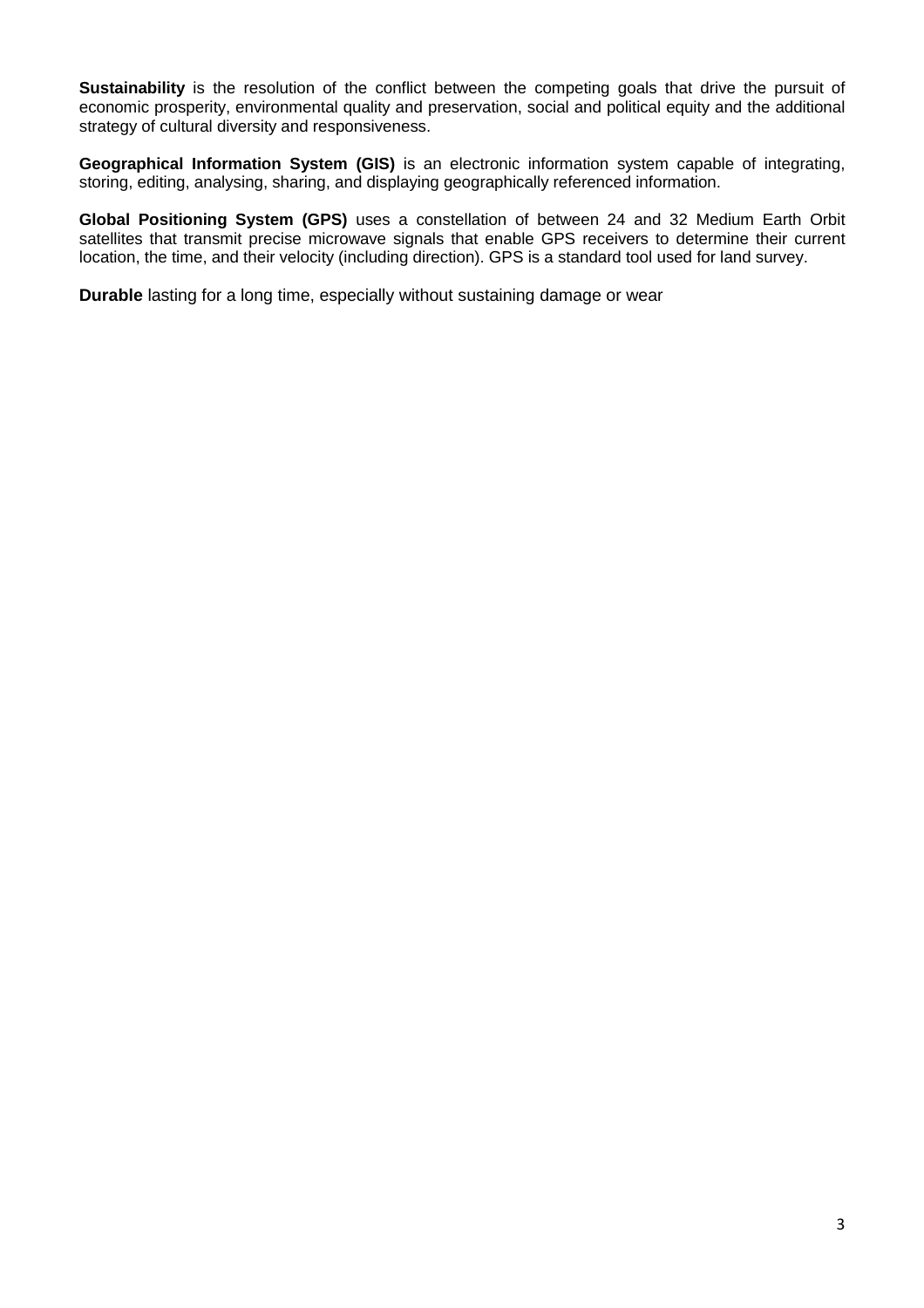# **GUIDELINES FOR NATURAL BURIAL STRATEGY**

| Level 1            | Develop a formal Environmental Management Strategy.                                        |
|--------------------|--------------------------------------------------------------------------------------------|
|                    | Identify and understand the (complex) environmental issues.                                |
|                    | PEST & SWOT analysis                                                                       |
|                    | Identify organisational environmental strategy plan and link to this                       |
|                    | Develop and Complete an Environmental Management Strategy Plan for cemetery                |
|                    | Adopt, Review                                                                              |
|                    | <b>Greening of Conventional burials</b>                                                    |
|                    | Assessment of operation for practises that can be "greener" (with minimal resource         |
|                    | requirement)                                                                               |
|                    | Stakeholder consultation where applicable                                                  |
|                    | Establish policy and protocols for operational practices that "green" the business.        |
|                    | Communicate, train, educate and market                                                     |
|                    | Measure, monitor and review                                                                |
|                    | <b>Natural Burial Cemetery Development</b>                                                 |
|                    | Stakeholder consultation                                                                   |
|                    |                                                                                            |
|                    | Develop policy and protocols for natural burial grounds.                                   |
|                    | Principles and objectives                                                                  |
|                    | Goals                                                                                      |
|                    | Conditions for natural burials                                                             |
|                    | Legal requirements                                                                         |
|                    | Adoption of policy & procedure                                                             |
|                    | Implementation of policy & procedure                                                       |
|                    | Review of policy                                                                           |
|                    | Identifying land for natural burials. Consider alliance organisations such as conservation |
|                    | and levels of commitment to sustainability i.e. stand alone conservation objectives.       |
|                    | Procurement of site                                                                        |
|                    | Formal planning and preparation of site                                                    |
|                    | Landscape plan                                                                             |
|                    | Site preparation                                                                           |
|                    | Plot location                                                                              |
|                    | Site maintenance                                                                           |
|                    | Memorialisation options                                                                    |
|                    | Set fees and charges                                                                       |
|                    | Communicate, train, educate and market                                                     |
|                    | Measure, monitor and review                                                                |
|                    | Implementation of Environmental Management Plan to improve sustainable                     |
| Level <sub>2</sub> | environmental performance of business (include natural burial strategy).                   |
|                    |                                                                                            |
|                    | Develop Policy and Protocols for operational implementation to include:                    |
|                    | Waste management / maximize recycling and green waste use                                  |
|                    | Optimal energy use                                                                         |
|                    | Optimise water use, collection and conservation                                            |
|                    | Environmental building practices                                                           |
|                    | Decrease fossil fuel use                                                                   |
|                    | <b>Education and Marketing</b>                                                             |
|                    | Communicate, train, educate and market                                                     |
|                    | Measure, monitor and review                                                                |
| Level 3            | Calculation of environmental impact risk, greenhouse gas emissions and                     |
|                    | operations.                                                                                |
|                    | Measure the environmental impact risk and greenhouse gas emissions of operations           |
|                    | using the GHD model. Assess                                                                |
|                    | <b>Burials</b>                                                                             |
|                    | Cremations                                                                                 |
|                    | Cremation + Ash Interment Assessment                                                       |
|                    | Develop a policy and protocol to mitigate risk impact and offset carbon emissions.         |
|                    | Communicate, train, educate and market                                                     |
|                    | Measure, monitor and review                                                                |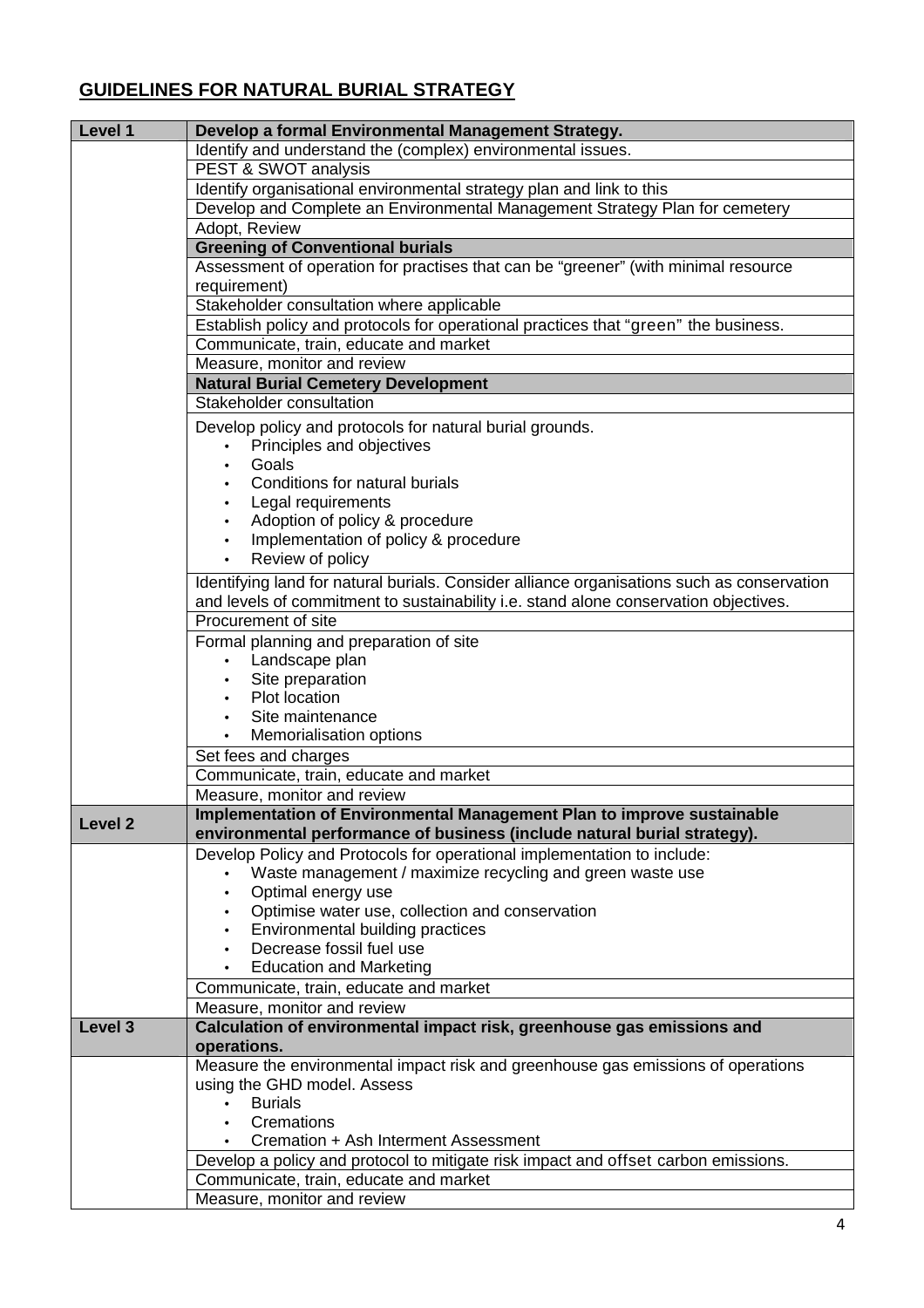# **GUIDELINES FOR NATURAL BURIAL**

# **1. Principles and Objectives**

The objective of natural burial is to facilitate the burial of a body in a manner that conforms to the usual or ordinary course of nature and adds to the biodiversity of the area and environment.

At all times the materials and processes used to contain, transport and inter a body for natural burial must maintain the principles of dignity and respect; for the deceased in their desire for a natural burial for all persons in attendance.

# **2. Goals**

2.1 To provide people with a choice of an alternative burial type.

The cemetery shall provide an area of land set aside for the purpose of natural burial. The cemetery may undertake to precede this provision by educating the public and commencing with "greening" its conventional burial practices. The Conditions for Natural Burials in Part 3 of these guidelines may be used as a reference for this undertaking.

2.2 To reduce the impact of conventional burial and cremations on the environment.

To support this objective no embalming of the body will be permitted and only biodegradable receptacles and contents of receptacles will be permitted. Burial sites may be planted with indigenous flora. Burial shall be at a minimum depth, based on governing legislation and in a layer of soil high in organic matter to facilitate more rapid natural decomposition.

2.3 To maintain or enhance the quality of the natural environment.

Plots may be laid out in a similar way as a conventional cemetery. Flora may be grown around the plot to create a green or natural setting that will provide a haven for fauna in the future.

2.4 To achieve rapid and real return of the body to the earth.

Natural burial is defined as burial that conforms to the ordinary course of nature. The aim is to return the body to the soil as quickly as would naturally occur. The absence of embalming and the addition of organically rich soil to fill the plot may assist this process.

2.5 To provide a sustainable alternative to conventional burial.

 Natural burial aims to lower the environmental impact risk and carbon footprint of burial, in the reduction of use of fossil fuels. Marginal land may be used, as grave sites do not need to be on flat or gentle gradients and can be placed in a more informal layout to use up available space should the contour of the land dictate.

2.6 To ensure low ongoing sustainable maintenance requirements

Less maintenance will be carried out in a natural burial area due to the reduced need for landscaping, plot manicuring, headstone upkeep and memorabilia management. Natural cemeteries do not require regular mowing and only require minimal upkeep such as initial watering and control of fauna.

# **3. Conditions for Natural Burials**

3.1 Natural burials must comply with all legislative and regulatory requirements.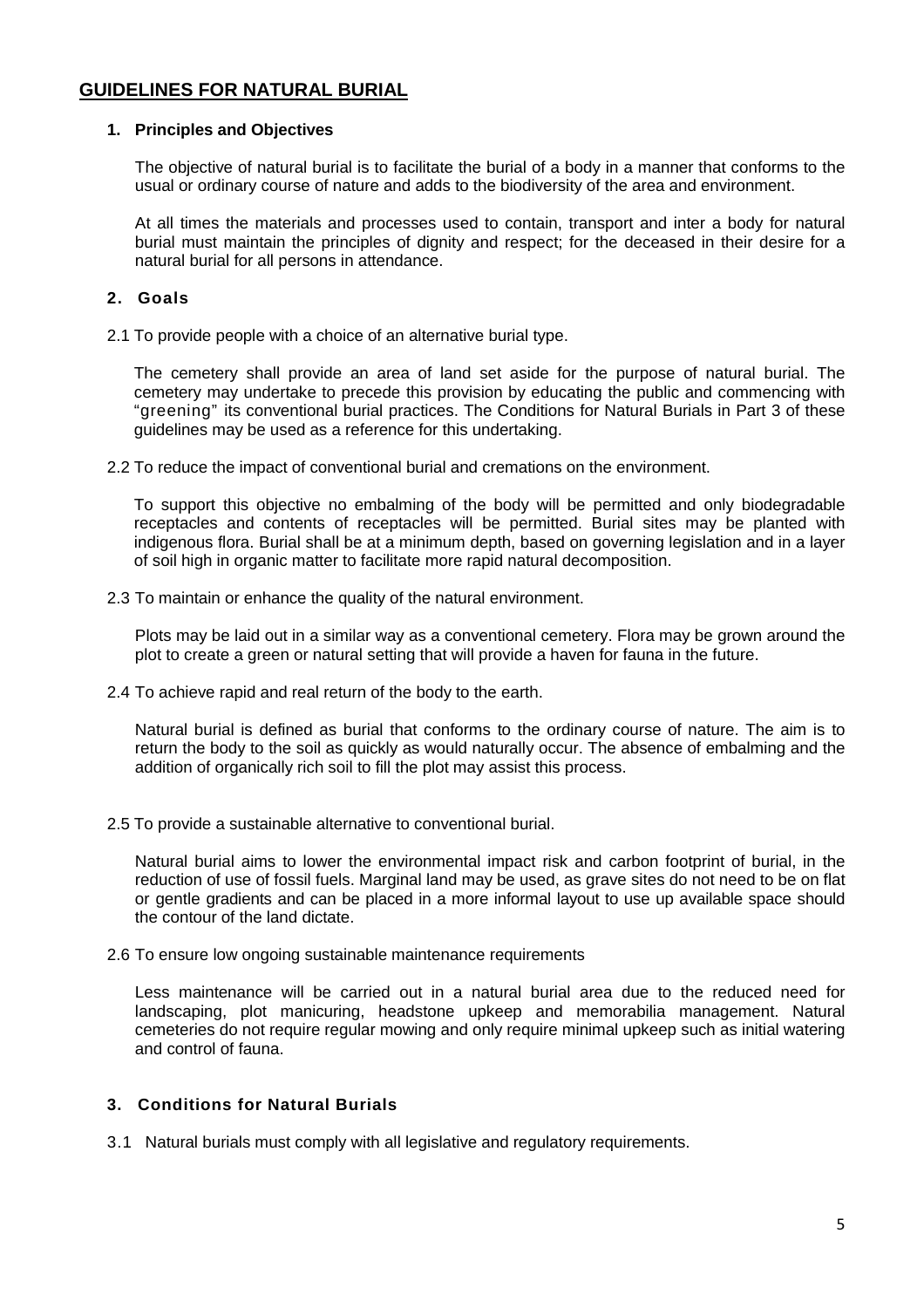- 3.2 The cemetery must be contacted and normal booking procedure followed prior to any burial taking place. This is a normal requirement for all burials and takes into account other funerals happening in the cemetery.
- 3.3 A cemetery plan for natural burial grave/plot locations will be available from the cemetery management.
- 3.4 Burial Documentation

This will be provided by the funeral director, or person responsible for the funeral, prior to the interment.

3.5 Cemetery fees and payment

Fees will be invoiced and paid for according to the incumbent policies of the organisation.

- 3.6 Conditions of burial plot sales
	- 3.6.1 Material that **can** be used.
		- o Caskets made of sustainably grown timber, or
		- o Wicker or willow caskets or shrouds made of natural fibres (legislation permitting)
		- o Casket fittings and contents shall be made of sustainable natural biodegradable materials only. Name plate should be of a durable material.
	- 3.6.2 Material that **cannot** be used.

Non-biodegradable material inside or outside the casket, including:

- o Any types of plastic or metal fittings (exclusive of nails and screws),
- o PVC, glass, ceramic, metal, treated varnished timber, toxic glues or plastic sheeting inside the casket.
- 3.7 Acceptable shrouds Local legislation permitting
	- o Shrouds made of natural materials such as silk, cotton or wool, with a solid base are acceptable. The solid base assists with the lowering into the ground and can be made of sustainable natural timber and contained within the shroud.
	- o Contents of shrouds must be fastened to a solid base to prevent movement to one side.
	- $\circ$  Shrouds without a solid base are acceptable if used in conjunction with a suitable industry recognised transport and lowering system.
	- o Shroud preparation and burial procedures involving shrouds must comply with all local rules and regulations of the day.
- 3.8 Unacceptable casket or shroud with
	- o Cardboard, PVC or synthetic coverings.
	- o varnish and plastic or metal fittings.
	- o leaking fluids.
	- o Caskets having obnoxious smells.
- 3.9 Acceptable clothing and casket Items
	- o The deceased should be dressed in natural fibre clothing or wrapped in a shroud, with no undue additional synthetic substances.
- 3.10 Chemicals
	- o No embalming fluids are permitted. The body may be sanitised.